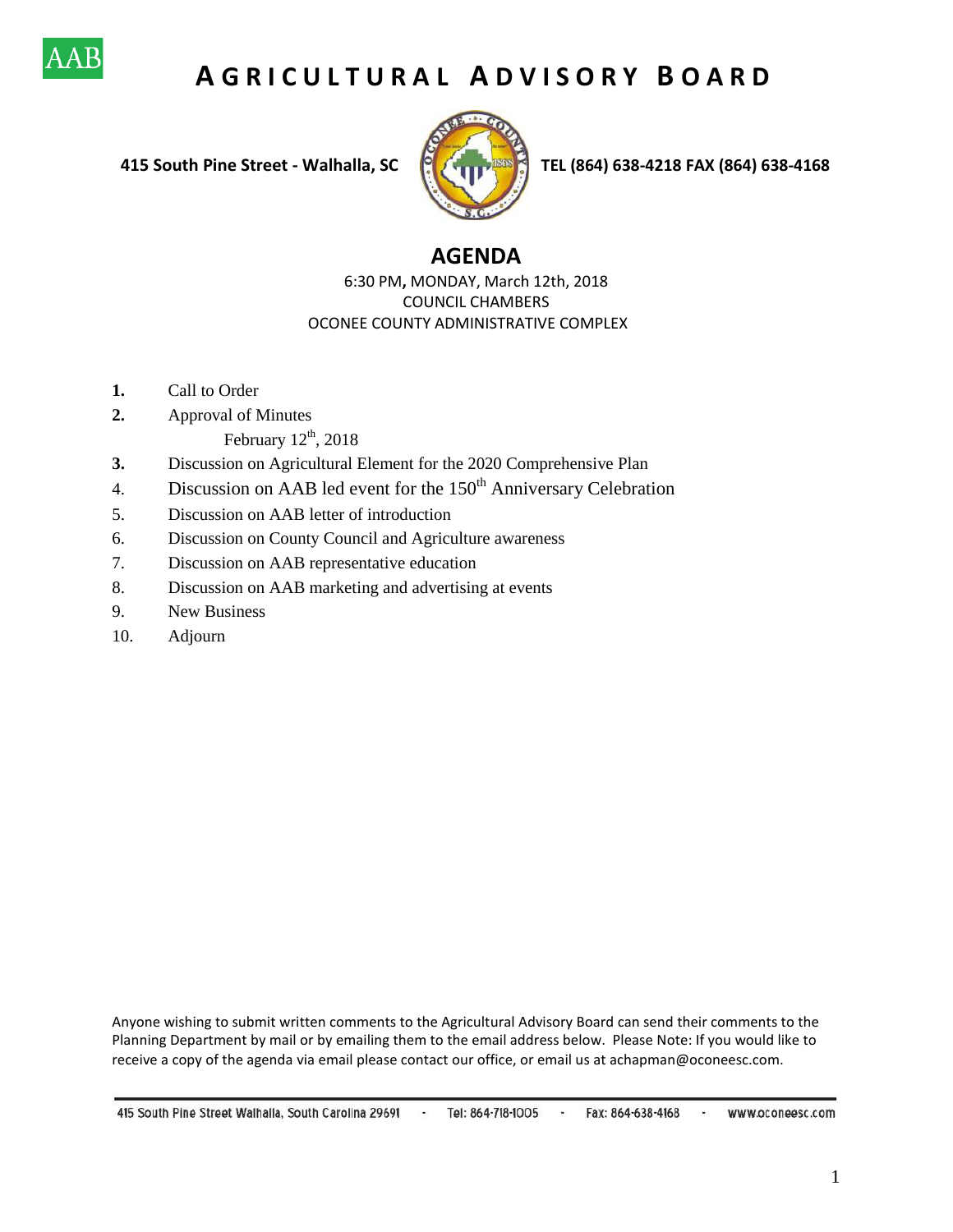

# **A GR I C U L T U R A L A D V I S O R Y B O A R D**



 **415 South Pine Street - Walhalla, SC Tel (864) 638-4218 FAX (864) 638-4168**

# **MINUTES** 6:30 PM, Monday, February 12th, 2018 COUNCIL CHAMBERS OCONEE COUNTY ADMINISTRATIVE COMPLEX

#### **Members Present:**

Ms. Sewell District 1 Mr. Hollifield District 2 Dr. Grey District 3 Mr. Land District 4 Ms.Willoughby District 5 Ms. Alexander At-Large Mr. Blanton At-Large Mr.Howard Ex-Officio

Staff Present: Adam Chapman, Zoning Administrator Media Present : None

## **1. Call to Order**

Mr. Chapman called the meeting to order at 6PM

#### **2. Approval of Minutes**

December 11th– Motion Mr. Land,  $2<sup>nd</sup>$  by Mrs. Alexander

#### **3. Election of Officers**

Mr. Chapman called for nominations of chairman for 2018. Mr. Land nominated Mr. Blanton for chairman. Mr. Blanton nominated Mr. Land for chairman. Mr. Blanton, as first nominated, was voted upon and received six of the votes, with Mr. Blanton not voting for himself. Mr. Blanton then took over the meeting as new chairman. Mr. Blanton called for nominations for vice chairman. Ms. Willoughby nominated Ms. Sewell. Mr. Blanton nominated Mr. Land. Ms. Sewell, as first nominated, was upon and received two of the votes. Mr. Land was then voted upon and received 5 of the votes.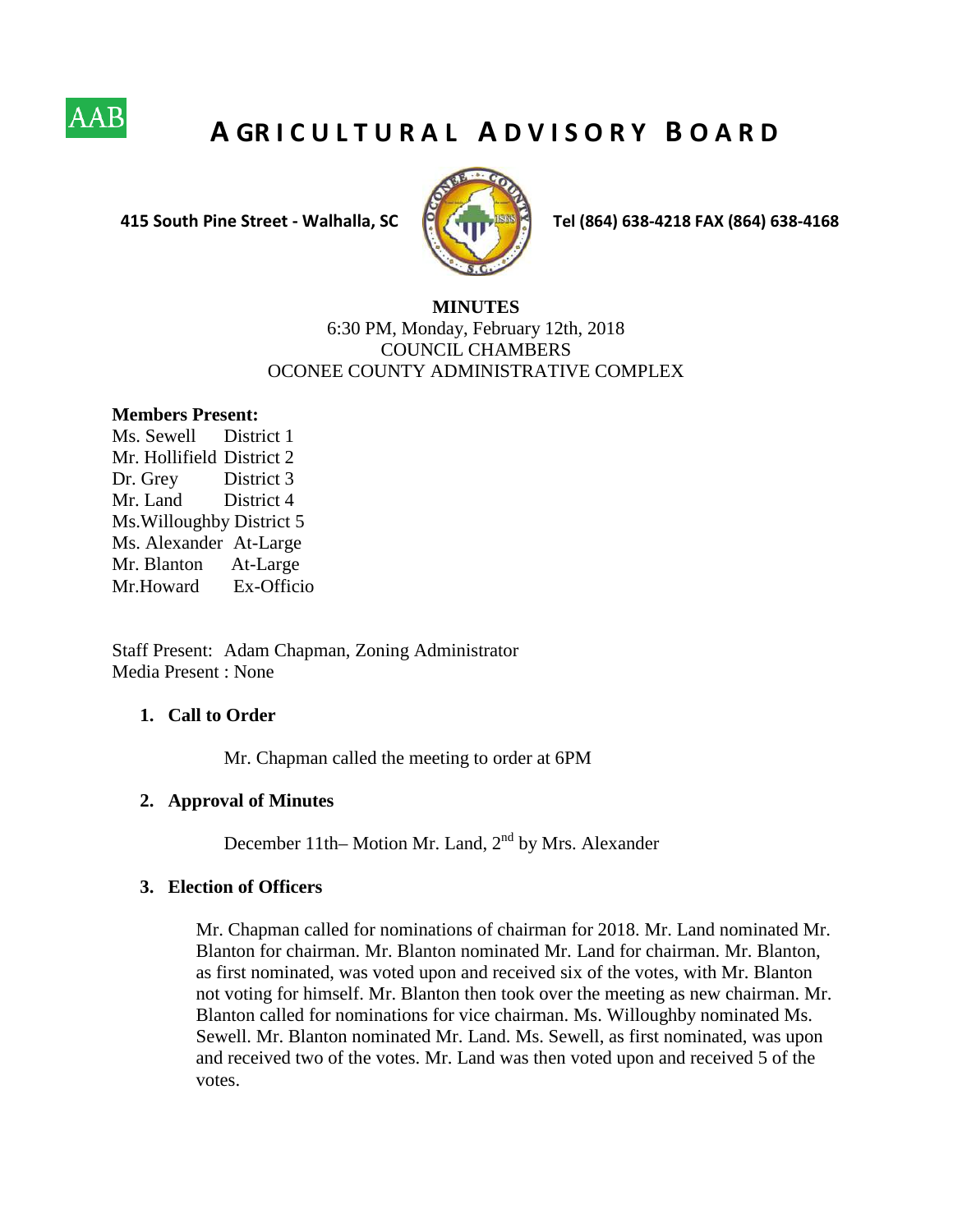Mr. Blanton then called for nominations for Secretary. Mr. Land nominated Mr. Chapman. No other nominations were forthcoming. Mr. Blanton called for a vote and Mr. Chapman was unanimously elected Secretary.

# **4. Development of Priorities for Inclusion of Strategic Plan**

After a lengthy discussion a motion was called for by Mr. Blanton and motion was made by Mr. Land and seconded by Ms. Willoughby to vote upon the following as the overarching goals of the Agricultural Advisory Board for 2018 :

- Provide as much assistance to the FARM center for roadside signage and to create and post signs along corridors in the County that speak to the economic impact of agriculture in Oconee County.
- Create and execute a marketing and public education campaign that focuses on agriculture with the intent of garnering interest and support for agriculture and possibly encourage new people to create new farms.
- Attend and present to County Council meetings the impact, economically, of agriculture and refine goals in an attempt to attain a budget for the Ag. Board's activities from the County.

# **5. Discussion on 150th Anniversary events**

Ms. Sewell is the Ag Board's representative to the Oconee County  $150<sup>th</sup>$ Anniversary Committee. Ms. Sewell presented the wide range of activities being held in the County over the coming year. Ms. Sewell noted that she was able to add several agricultural related items to the "150 things you must do in 2018" brochure. Ms. Sewell noted some of the highlights such as the large Oconee Bell Flower sculpture being worked on to be placed in front of the Court House and the Gala being held in October. A further discussion was held as to what the Ag. Board could do to further the exposure of agriculture during the anniversary of the County. An idea was organized that the Ag. Board would facilitate a horse and wagon train going from farm to farm and inviting the public to each farm along the way. The idea still has to be fleshed out however the Board agrees it is a good idea.

### **6. Discussion on Heritage Farms Lease**

As the lease has already been signed no further discussion was held.

### **7. Discussion on the AAB Logo**

Attention was brought to the current "destination Oconee" logos utilized by the County and the Municipalities. The Board agreed that research should be conducted by staff into utilizing the "destination Oconee" logo as a template for an Ag. Board logo. Mr. Howard introduced an idea for a logo utilizing various farm products as the lettering.

**8. Discussion on addition of an Agricultural Element to the 2020 Comprehensive Plan** Staff informed the Board of the upcoming update of the Comprehensive Plan. Staff noted the need for meetings and community outreach throughout the County. Staff